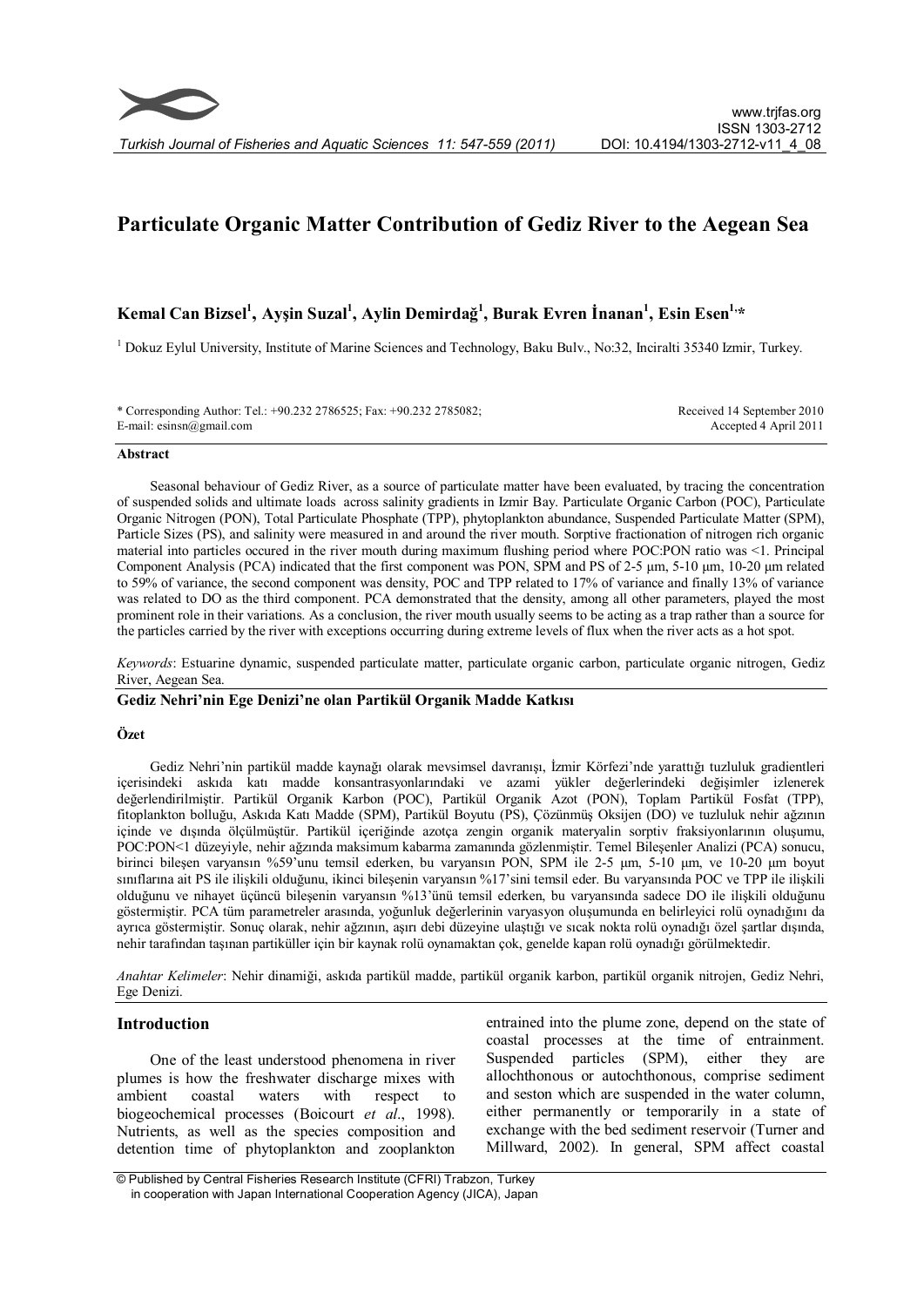environments adversely playing a critical role in some of the long-term coastal problems like shoaling and increasing oxygen demand due to the decomposition of organic content. Hydrophobic organic micropollutants and heavy metals adsorb onto surfaces of fine-grained sediment particles and move with the sediments so that they are transferred from land to marine environments (Hong *et al*., 1999; Turner and Millward, 2002; Suzumura *et al*., 2004). The major components of estuarine SPM are particulate organic (POM) and inorganic matters (PIM). PIM includes clay minerals and insoluble salts, whereas POM is likely composed of complex matrix of terrigenous organic matter, living cells of planktonic microorganisms and autochthonous organic debris including nonliving microorganisms (Suzumura *et al*., 2004). The flux of sediment through estuaries, in suspension or as bed load, varies greatly (Eisma and Cadee, 1991), although the bed load in most rivers does not reach the estuary but is deposited in the lower reaches of the river. Therefore, understanding the nature and behavior of SPM in the mouth of the river, in other words in the plume zone, can reveal whether this zone acts as a "*source*" or a "*trap*" for these particles.

The plume zones have very dynamic properties both physicochemically and biologically. Active processes occur between dissolved and particulate matters, as well as among organisms through site and/or time specific salinity gradients. Changes in salinity affect the organic carbon distribution via processes altering the forms such as the dissolved organic carbon by coagulation and adsorption/ desorption properties of particles (Fox, 1983; Ogura *et al*., 1983). Particularly, sorption reactions between dissolved and particulate matters may regulate the nutrient availability and associated biological productivity in an estuarine environment.

Gediz River Basin is located in western Anatolia, the Aegean region of Turkey, extending from 38°56′ N-29°42′ E to 38°30′ N-26°55′ E and Gediz River, has a length of about 275 km, drains an

area of  $17,700$  km<sup>2</sup> and discharges to the Izmir Bay (Figure 1). The River is heavily polluted due to agricultural drainage waters, industrial and domestic wastewaters coming from the catchment area, that mass fish mortalities have been reported since 1989. The impact level of the pollution caused by the River can be perceived with some mass fish mortalities which were expressed by tonnes of mass in the records (Erdur, 1990) as well as with the area about 12 km<sup>2</sup> covered by fish carcasses at the river mouth (reported in local press: Yeni Asir, 5 Dec 2004). The qualitative diversification and quantitative fluctuations of agricultural pollutants carried by the River have also increased due to intense agricultural activities (Esen and Uslu, 2008).

It is well documented that the loads originated from Izmir metropolitan area and Gediz River are the two major pollution sources for Izmir Bay (Aksu *et al*., 1998; Murathan, 1999; Uslu, 2001; Batki, 2002; Gundogdu *et al*., 2005). Izmir Metropolitan Waste Water Treatment Plant has been started up in 2000 and the contribution of the Gediz River as a pollution source for the Bay is expected to become more prominent. On the basis of the recent scientific findings (Batki, 2002; Gundogdu *et al*., 2005), the freshwater and sediment transfer by the River has a potential to constitute an important physical forcing in the Bay, which may radically modify the levels of nutrients (P, N, Si and Organic Carbon) and some heavy metals (Cd, Co, Mn, Ni, Cu, Zn, Fe, etc.), phytoplankton composition and light transmission conditions of the Bay's marine environment. In the previous studies, the measurements were only carried out in the Gediz River's water and all focused on some certain pollutants (Sunar and Ersan, 1989; Bayar and Oguz, 1990; Erdur, 1990; Balık and Ustaoğlu, 1991; Okur *et al*., 1997; Batki, 2002). Thus, the changes in the particulate matters along the salinity gradient were taken into consideration for the first time within this study.

The aim of this study, is to investigate the transportation of particles from the river mouth with



**Figure 1.** Location of the Gediz Basin (Usul, 2001).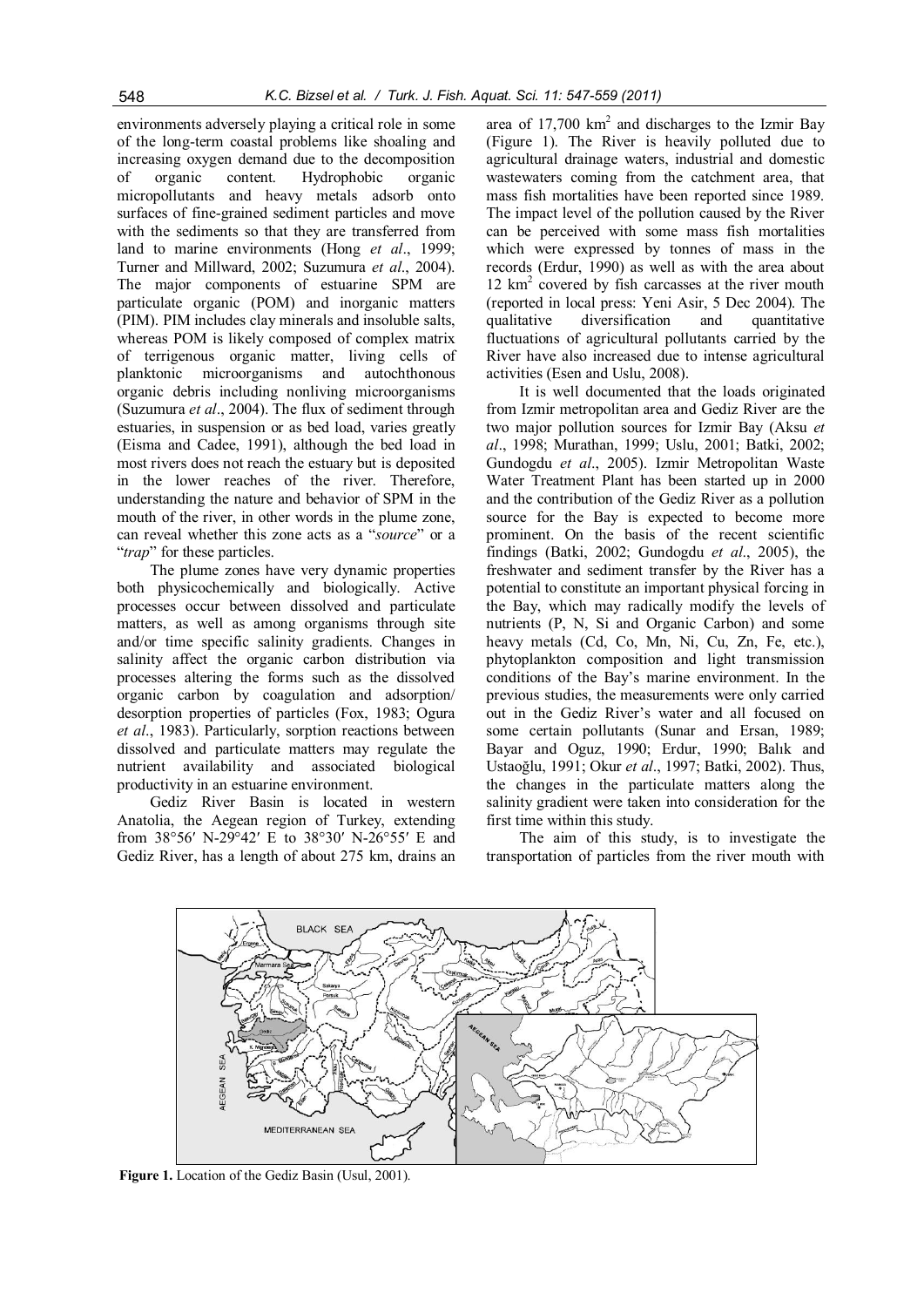respect to the particle size distribution and the biogeochemical mechanisms determining the biogeochemical mechanisms determining the composition of particulate matters in the interaction zone, *i.e.* river plume, between Gediz River and Izmir Bay, through the salinity gradient in order to be able to put forth in consideration whether this zone acts as a source or a trap and to discuss on the possible explanatory patterns of any of these two actions.

# **Materials and Methods**

# **Study Area**

The study area covered the Gediz River's mouth and its surroundings bordered by the end of the surface salinity gradient. There were 9 stations, of which one is in the river, *i.e.*, 50 m inward from the river mouth, six over the river plume and two at the adjacent offshore as the reference stations. The study

area were divided into four zones (Figure 2); The Freshwater Zone (FZ; river mouth, also referred as Gediz Zone), the Plume Zone 1 (PZ1; Stations 11D, 11E and 11F), the Plume Zone 2 (PZ2; Stations 11 A, 11B and 11C) and the Reference Zone (RZ; Stations 11 and 11X).

The station locations were determined via YSI 556 Multiprobe system by tracing the salinity gradients. However, the station locations within the range of the zones were shifted as an obligation due to the shallowness (1 m or less) and site-specific rapid spatio-temporal alterations in the bathymetric patterns of the area, as illustrated in Figure 2. The distances between stations were kept as constant as possible within the tracks of observed salinity gradients; i.e. approximately 0.40 km for the PZ1 and 0.2 km for the PZ2 along the transects between stations that define each zone. The distance between the reference stations and the river mouth was about 5.5 km.



**Figure 2.** Maps of sampling stations in the study area for each sampling period.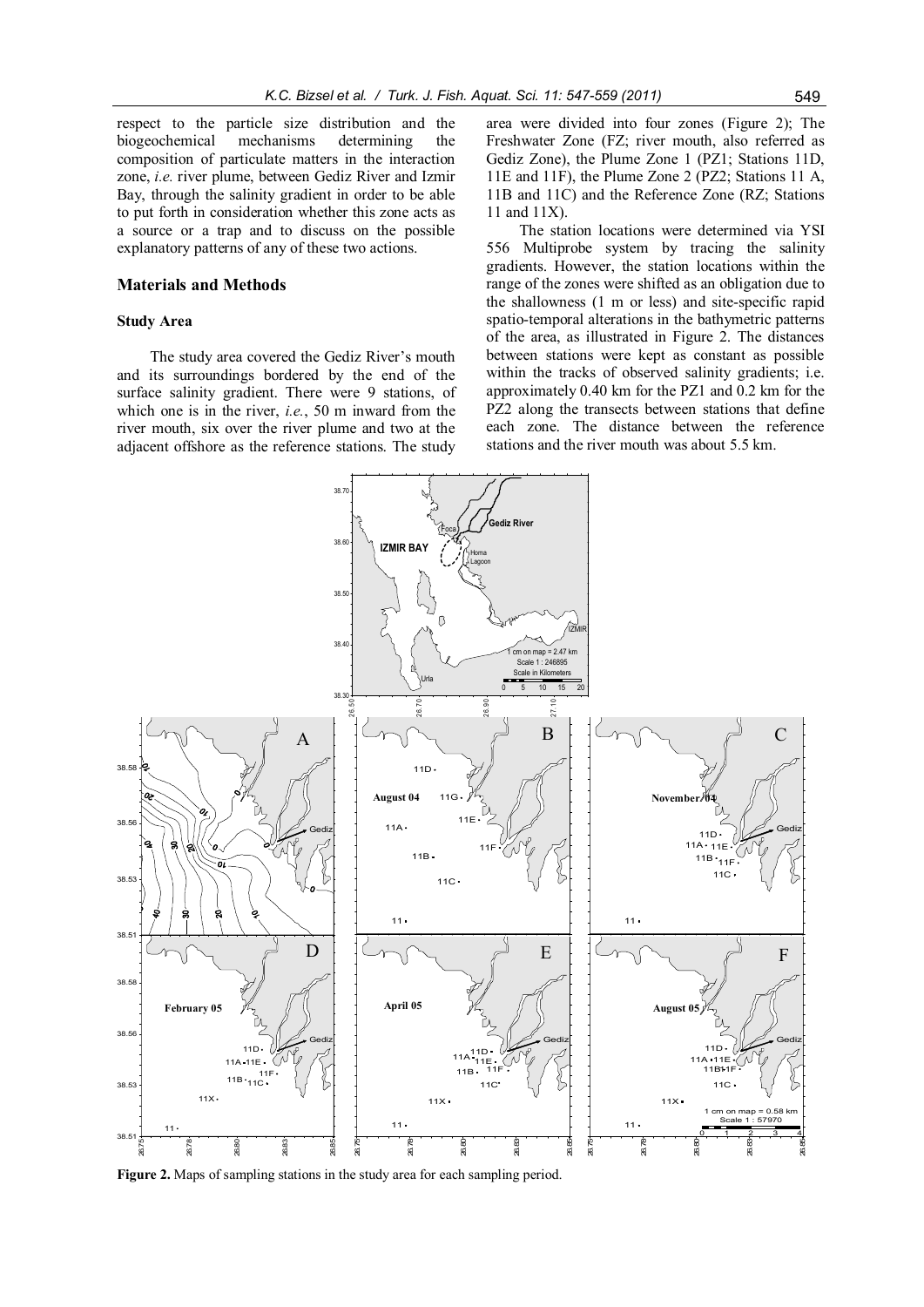# **Analyses**

The sampling were carried out seasonally by the research vessel R/V K. Piri Reis and a small shuttle boat, in August 2004, November 2004, February 2005, April 2005 and August 2005. The physical parameters such as temperature, salinity and density were measured by YSI 556 probe at the shallow stations while SBE-SeaCAT Profiler was used at the deeper ones. The density values of the shallow stations were computed according to the methods proposed by Fofonoff and Millard (1983) by using temperature, salinity and depth data. The water samples were stored into 10 L pre-cleaned plastic jars. The possible macro planktonic contamination was eliminated by filtering the water samples through 200 μm mesh size plankton net prior to the POC and PON measurements. The residual water filtered through the Whatman GF/F filters which had been pre-exposed to 450°C in the oven.

The POC and PON measurements were carried out by using CHN Carlo ERBA NC2500 Elemental Analyzer. The Total Particle Phosphate (TPP) samples were processed and measured according to the method proposed by Solórzano and Sharp (1980). The SPM measurements were carried out gravimetrically by using pre-weighed Millipore filters with 0.45 μm pore size. The DO was measured by using Winkler methods. The counts of the particles in size categories of 2-5 μm, 5-10 μm, 10-20 μm, 20-40 μm and 40-100 μm were determined by using Coulter Counter (Z series). Phytoplankton was sampled with 5 L Nansen bottle only from the surface. The samples were fixed with lugol solution and identified according to Tomas (1997), Paulmier (1997) and Drebes (1974) and counted under an inverted light microscope with phase contrast attachment (Olympus IX 70).

The dispersion patterns of the River's plume have been traced by the surface variables due to the saltwedge characteristics of the study area. This approach had been considered in the data processing and evaluation methodologies.

All statistical calculations were carried out by using STATISTICA (v.6). The POC:PON:TPP and DOC:POC ratios were obtained by linear regression analysis. The significant correlations were investigated among all variables prior to the Principal Component Analysis (PCA) in order to visualize any possible spatial and/or temporal patterns in terms of overall variations of the parameters considered. The first principal component accounts for the highest possible variance in the data, and each succeeding component explains as much of the remaining variability as possible. In a cross plot of principal components, the samples with similar analyte compositions will be located near each other (Sokal and Rohlf, 1981; Manly, 1986).

### **Results**

The historical data of daily and montly river runoff (1962-2004), precipitation (1938-2004) and SPM concentrations (1984-2004) that have been archived by General Directorate of State Water Works (DSI), General Directorate of Electrical Power Resources Surveying Works (EIEI) and General Directorate of State Meteorological Works (DMI) were reviewed and some periodical fluctuations were distinguished (Figure 3). Similarly, the direct relationships among precipitation, runoff and SPM were also revealed by the significant correlations (Table 1). The annual average precipitation data were analyzed to find out whether any possible periodicity longer than a year exists or not, and further, to estimate the variation range of the precipitation. As displayed in Figure 3a, a periodicity varying roughly between 8 and 13 years seemed to onset and offset high or low precipitation periods. The range of variation for the period was  $339-1116$  kg m<sup>-2</sup>, with a mean value of  $687\pm168$  kg m<sup>-2</sup> (avg coef. of variation within a year =  $74\% \pm 19$ ).

The main factor determining the particle load of the river is runoff. The recorded minimum and maximum runoff values within the period from 1962 to 2005, were 0.08  $\text{m}^3$  s<sup>-1</sup> and 460  $\text{m}^3$  s<sup>-1</sup>, respectively according to the archived data. The mean value for this period was  $33\pm51$  m<sup>3</sup> s<sup>-1</sup>.

The minimum runoff was recorded as  $5.2 \text{ m}^3 \text{ s}^{-1}$ in November 2004 and the maximum was recorded as 123  $\text{m}^3$  s<sup>-1</sup> in February 2005 for the sampling periods (Figure 4). The SPM concentration was measured as  $526$  mg  $L^{-1}$  during maximum runoff and the impact was observed as turbidity even at the reference stations in the Bay. The range of the SPM was 1-5176 mg  $L^{-1}$  with a mean of 295 $\pm$ 571 mg·L<sup>-1</sup>, and the corresponding values of runoff were  $7-105$  m<sup>3</sup> s<sup>-1</sup>, with a mean of  $26\pm34$  m<sup>3</sup> s<sup>-1</sup>.

The velocities and directions of the prevailing winds, which play active roles on the particle transportation as well as on the surface currents, revealed that the prevailing wind directions were NNW for spring, summer and fall whilst ESE for winter. During the study period, the maximum average wind velocity was recorded as  $11 \text{ km h}^{-1}$  in April 2005 and it blew from west. Instantaneous maximum wind velocity of 24 km  $h^{-1}$  from eastsoutheast direction was recorded in August 2004.

The overall distribution patterns of the parameters representing the composition of particle matters, *i.e.*, POC, PON, TPP, SPM, and phytoplankton abundance for the study period were displayed in Figure 5 as means, standard errors, maxima and minima for each zone representing the salinity gradients. Mean values of all variables decreased from the River's mouth towards the reference stations. The maximum values of SPM and phytoplankton abundance were obtained at the PZ1 zone. The remarkably low mean values with quite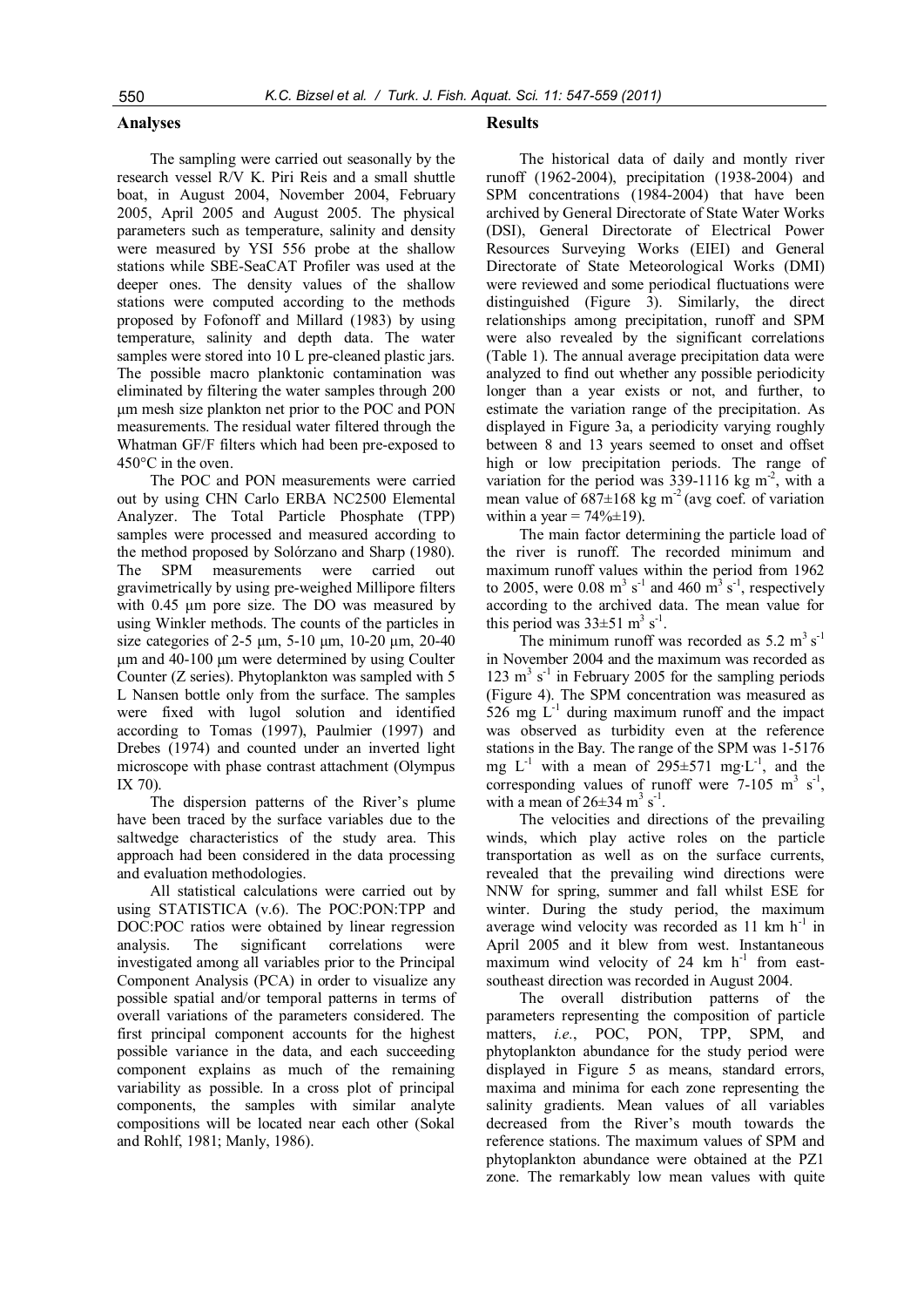

**Figure 3.** (a): Variation of precipation (1938-2005) and running average for 5 years; (b): Runoff and concentrations of SPM (1984-2005).

**Table 1.** The correlation matrix of monthly precipitation, river's runoff and SPM data from 1984 to 2005 (P<0.05; n=245)

|                                   | Runoff<br>$(m^3 s^{-1})$ | <b>SPM</b><br>$\text{Im} \mathbf{L}^{-1}$ | Precipitation<br>$(\text{kg m}^2)$ |
|-----------------------------------|--------------------------|-------------------------------------------|------------------------------------|
| Runoff $(m^3 s^{-1})$             |                          |                                           |                                    |
| $SPM$ (mg $L^{-1}$ )              | 0.41                     |                                           |                                    |
| Precipitation ( $\text{kg m}^2$ ) | 0.32                     | í T                                       |                                    |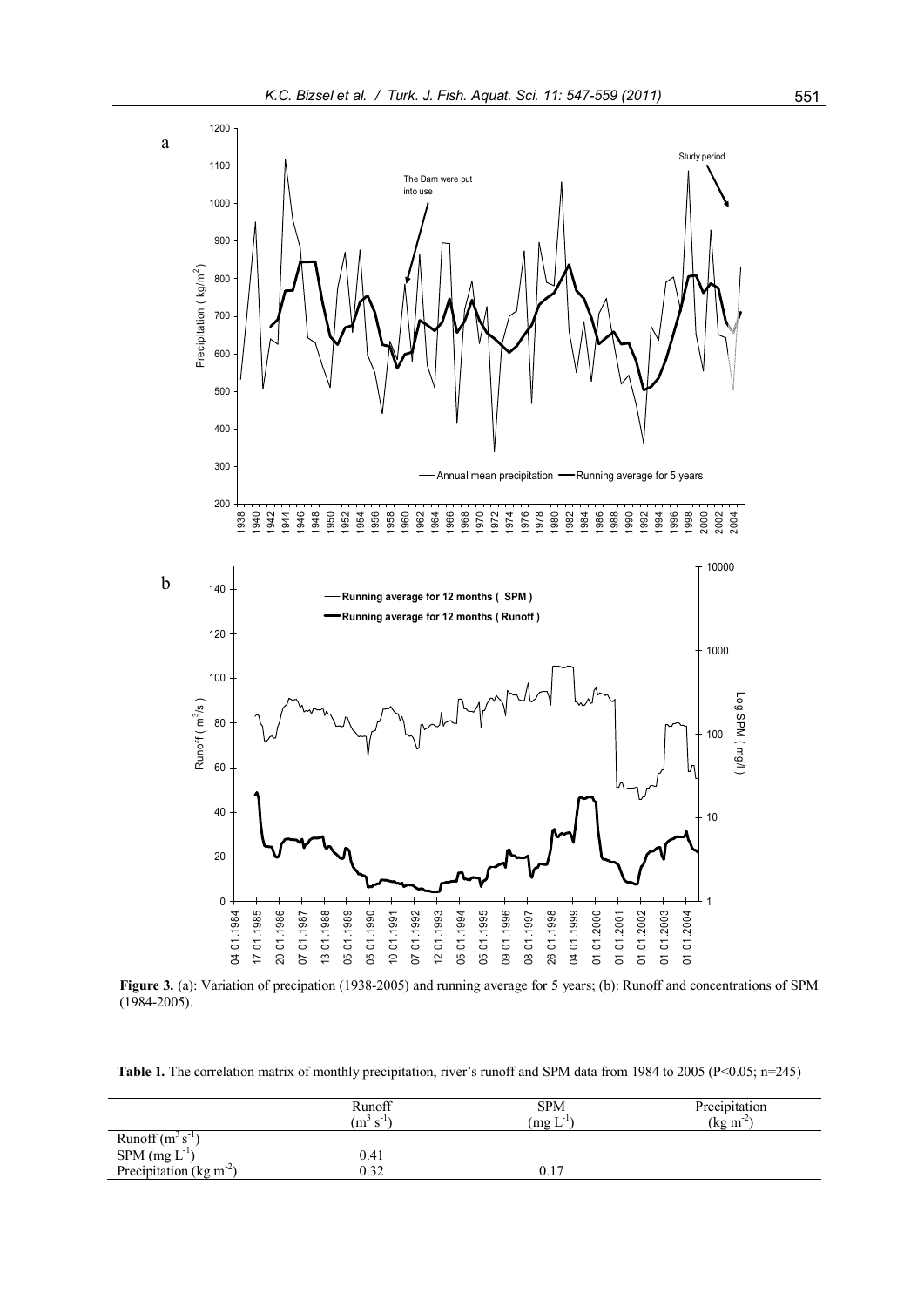

**Figure 4.** Daily and monthly runoff for Gediz River during 2004-2005 corresponding to the sampling dates.



**Figure 5.** Average and maximum -minimum range of particulate matters for Gediz.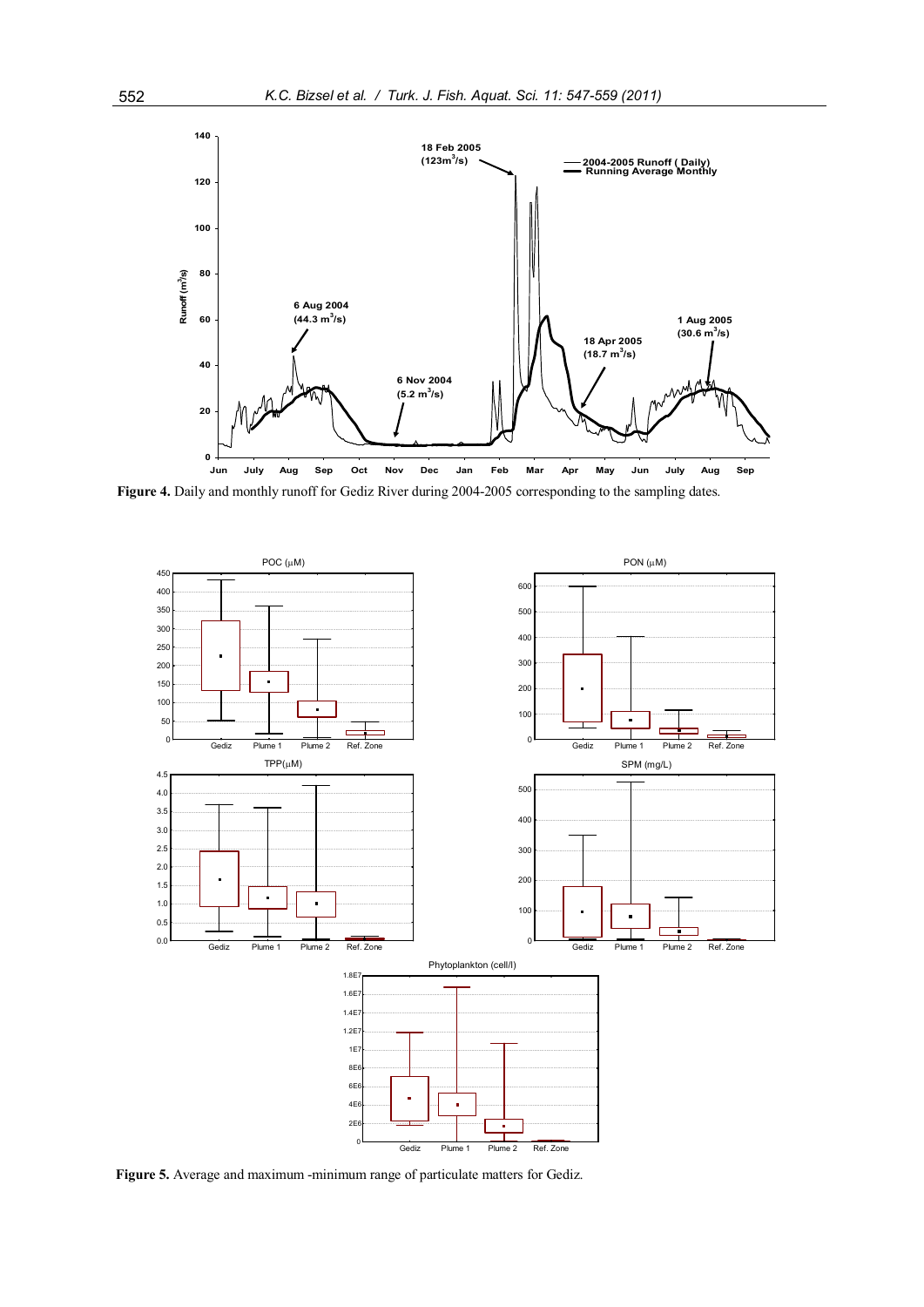high precision at the RZ were the evidences of their reliability for comparisons. The FZ and the PZs had higher means and variability as expected.

The particle size spectra and their counts were revealed that, the particles smaller than 40 μm constituted more than 85% of the total (Figure 6). As shown in Figure 6, the larger particles (40-100 μm) were absent at some salinity ranges and they could only be observed as a trace amount in the reference

stations in February 2005 when the run off was exceptionally high.

The comparison of phytoplankton abundances between the FZ (low salinity sample) and the RZ (high salinity sample) pointed out that the species belonging to taxa Bacillariophyceae and Chlorophyceae were dominant in FZ (Table 2), whereas, there were no Chlorophyceae at all in RZ. Bacillariophyceae were observed only in November



**Figure 6**. Particle size distribution on the surface water in the sampling dates.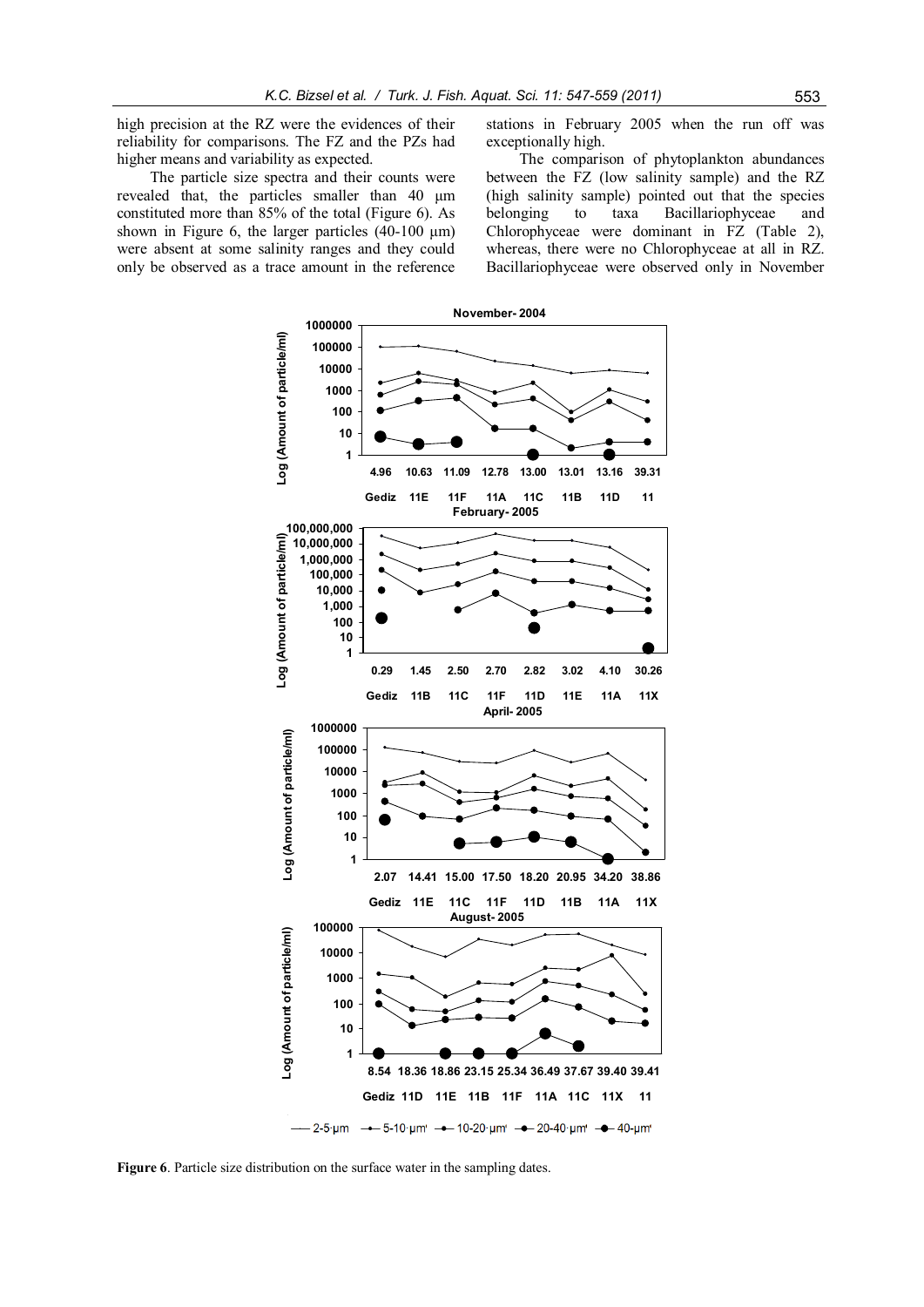|         |         | High salinity sample       |                                 | Abundance |       | Low salinity sample        | Abundance       |            |
|---------|---------|----------------------------|---------------------------------|-----------|-------|----------------------------|-----------------|------------|
| Date    | Station | Major Taxa                 | Species                         | (ind/L)   |       | <b>Station Major Taxa</b>  | Species         | (ind/L)    |
| Aug '04 | 11      | Total Phytoplankton        |                                 | 38,443    | 11f   | Total Phytoplankton        |                 | 3,493,829  |
|         |         | Nanoplankton               |                                 | 36,203    |       | Nanoplankton               |                 | 2,171,689  |
|         |         | Dinoflagellata             |                                 | 1,799     |       | Bacillariophyceae          |                 | 303,497    |
|         |         |                            |                                 |           |       |                            | Cyclotella sp.  | 52,083     |
|         |         |                            |                                 |           |       |                            | Nitzschia sp.   | 77,282     |
|         |         |                            |                                 |           |       |                            | Pennate         | 68,840     |
|         |         |                            |                                 |           |       | Chlorophyceae              |                 |            |
|         |         |                            |                                 |           |       |                            | Pediastrum sp.  | 600,021    |
|         |         |                            |                                 |           |       |                            | Scenedesmus sp. | 179,170    |
|         |         |                            |                                 |           |       |                            | Staurastrum sp. | 45,442     |
| Nov '04 | 11      | Total Phytoplankton        |                                 | 39,483    | Gediz | <b>Total Phytoplankton</b> |                 | 1,992,771  |
|         |         | Nanoplankton               |                                 | 27,073    |       | Nanoplankton               |                 | 1,311,055  |
|         |         | Bacillariophyceae          |                                 | 8,579     |       | Bacillariophyceae          |                 | 504,894    |
|         |         |                            | Pleurosigma sp.                 | 2,964     |       | Chlorophyceae              |                 | 137,243    |
|         |         | Dinoflagellata             |                                 | 1,629     |       |                            | Scenedesmus sp. | 94,477     |
| Feb '05 | 11      | <b>Total Phytoplankton</b> |                                 | 233,835   | Gediz | Total Phytoplankton        |                 | 3,194,174  |
|         |         | Nanoplankton               |                                 | 182,646   |       | Nanoplankton               |                 | 980,450    |
|         |         | Bacillariophyceae          |                                 | 39,885    |       | Bacillariophyceae          |                 | 2,172,086  |
|         |         |                            | Chaetoceros                     |           |       |                            |                 |            |
|         |         |                            | decipiens                       | 7,136     |       |                            | Melosira sp.    | 1,092,679  |
|         |         |                            | Chaetoceros sp.<br>Rhizosolenia | 8,625     |       | Cvanobacteria              |                 | 165,974    |
|         |         |                            | stolterfothii                   | 8,644     |       |                            |                 |            |
|         |         | Cryptophyceae              |                                 | 7,736     |       |                            |                 |            |
| Apr '05 | 11      | <b>Total Phytoplankton</b> |                                 | 151,071   |       | Gediz Total Phytoplankton  |                 | 11,888,740 |
|         |         | Nanoplankton               |                                 | 78,718    |       | Nanoplankton               |                 | 6,498,026  |
|         |         | Dinoflagellata             |                                 | 20,431    |       | Bacillariophyceae          |                 | 4,686,298  |
|         |         |                            |                                 |           |       | Chlorophyceae              |                 |            |
|         |         | Cryptophyceae              |                                 | 43,248    |       |                            | Scenedesmus sp. | 589,463    |
| Aug"05  | 11      | <b>Total Phytoplankton</b> |                                 | 121,534   |       | Gediz Total Phytoplankton  |                 | 1,838,159  |
|         |         | Nanoplankton               |                                 | 101,326   |       | Nanoplankton               |                 | 1,371,484  |
|         |         | Dinoflagellata             |                                 | 5,525     |       | Bacillariophyceae          |                 | 243,227    |
|         |         |                            | Gymnodiniacea                   | 1,842     |       |                            | Melosira sp.    | 60,587     |
|         |         | Cryptophyceae              |                                 | 5,255     |       | Chlorophyceae              |                 |            |
|         |         |                            |                                 |           |       |                            | Pediastrum sp.  | 79,051     |

**Table 2**. High and low salinity dominant species distiribution in the Gediz River Estuary

2004 and February 2005. The abundance of Chlorophyceae was 10 times higher in August 2004 than that in August 2005 (Table 2), eventhough the prevailing conditions were quite similar. There were not any significant correlation between the phytoplankton abundance and the total counts of each particle size categories (Table 3).

Regarding the stations, the highest phytoplankton abundance in river mouth was 11,888,740 cells  $L^{-1}$  in April 2005 (Table 2) and 3,194,174 cells  $L^{-1}$ , in February 2005 when runoff had the highest value. The highest abundance along the PZ1 was  $16,740,449$  cells  $L^{-1}$  (Figure 5). This abundance decreased down to  $520,000$  cells  $L^{-1}$  in the PZ2. Same trend existed and the abundance reached to the lowest values at the reference stations with 105,402 cells  $L^{-1}$  at Station 11X and and 233,835 cells L<sup>-1</sup> at Station 11. Nevertheless the values obtained during the highest runoff period were actually the highest values observed at all these stations and the particle counts were significantly correlated with SPM, TPP, POC and PON (Table 3). Moreover, the coefficient of determination between PON and the counts of the particles smaller than  $\leq 40$  µm and  $\geq 40$ μm were remarkably high, *i.e.*,  $R^2$ =0.90 and  $R^2$ = 0.70, respectively. In general, the particle loads during the study period were quite low except that in February 2005 when the runoff was exceptionally high (Table 4). PCA indicated that PC1 and PC2 were respectively corresponded to 59% and 17% of the total variance to which all parameters were contributed almost evenly. In addition, 13% of the variance was explained by PC3 in which DO had a high contribution. Consequently, PCA demonstrated that 90% of the total variance could be explained within three components, where the particles, their sizes and PON played the most prominent role in their variations among all other parameters (Table 5).

# **Discussion**

The spatial variations of particulate matter had been studied in terms of ecological properties and water quality characteristics, and the results revealed their rapid variations in Gediz and the Plume zones. When the C, N and P contents of the SPM were sorted into different salinity ranges, some significant correlations were found (Table 6). The only significant correlation among particule forms within the salinity range of 0-8 psu (fresh water) was achieved between POC and TPP. All particulate forms were significantly correlated for salinity ranges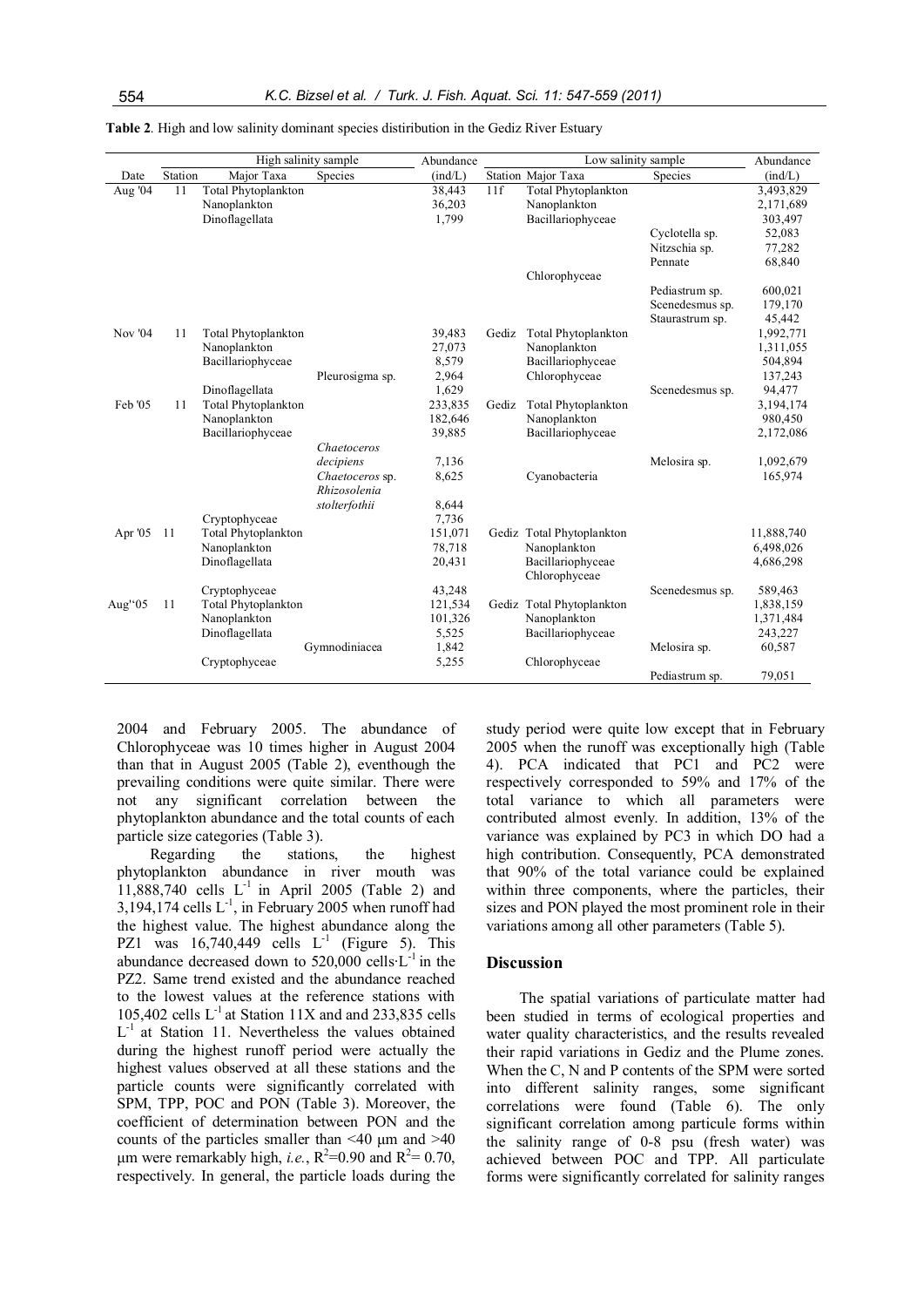|              | Salinity | Temp    | Density | pH      | DO      | <b>TPP</b> | POC  | PON     |         |         |         |         |         | SPM $2-5 \mu$ 5-10 $\mu$ 10-20 $\mu$ 20-40 $\mu$ 40-100 $\mu$ |
|--------------|----------|---------|---------|---------|---------|------------|------|---------|---------|---------|---------|---------|---------|---------------------------------------------------------------|
| Salinity     | 1.00     |         |         |         |         |            |      |         |         |         |         |         |         |                                                               |
| Temp.        | 0.69     | 1.00    |         |         |         |            |      |         |         |         |         |         |         |                                                               |
| Density      | 0.99     | 0.60    | 1.00    |         |         |            |      |         |         |         |         |         |         |                                                               |
| pH           | 0.69     | 0.60    | 0.67    | 1.00    |         |            |      |         |         |         |         |         |         |                                                               |
| DO           | 0.45     | 0.64    | 0.40    | 0.60    | 1.00    |            |      |         |         |         |         |         |         |                                                               |
| PP           | $-0.78$  | $-0.82$ | $-0.74$ | $-0.74$ | $-0.84$ | 1.00       |      |         |         |         |         |         |         |                                                               |
| <b>POC</b>   | $-0.71$  | $-0.66$ | $-0.68$ | $-0.59$ | $-0.44$ | 0.75       | 1.00 |         |         |         |         |         |         |                                                               |
| <b>PON</b>   | $-0.53$  | $-0.56$ | $-0.51$ | $-0.66$ | $-0.54$ | 0.68       | 0.54 | 1.00    |         |         |         |         |         |                                                               |
| <b>SPM</b>   | $-0.55$  | $-0.62$ | $-0.52$ | $-0.61$ | $-0.69$ | 0.78       | 0.62 | 0.87    | 1.00    |         |         |         |         |                                                               |
| $2 - 5 \mu$  | $-0.53$  | $-0.59$ | $-0.50$ | $-0.60$ | $-0.63$ | 0.74       | 0.55 | 0.91    | 0.94    | 1.00    |         |         |         |                                                               |
| $5-10 \mu$   | $-0.50$  | $-0.56$ | $-0.47$ | $-0.59$ | $-0.58$ | 0.70       | 0.53 | 0.94    | 0.92    | 0.99    | 1.00    |         |         |                                                               |
| $10-20 \mu$  | $-0.44$  | $-0.51$ | $-0.42$ | $-0.55$ | $-0.48$ | 0.62       | 0.49 | 0.96    | 0.84    | 0.95    | 0.98    | 1.00    |         |                                                               |
| $20-40 \mu$  | $-0.38$  | $-0.45$ | $-0.36$ | $-0.51$ | $-0.38$ | 0.53       | 0.45 | 0.94    | 0.74    | 0.86    | 0.91    | 0.98    | 1.00    |                                                               |
| $40-100 \mu$ | $-0.35$  | $-0.34$ | $-0.34$ | $-0.48$ | $-0.14$ | 0.37       | 0.50 | 0.69    | 0.33    | 0.46    | 0.53    | 0.66    | 0.75    | 1.00                                                          |
| Phyto.       | $-0.11$  | $-0.07$ | $-0.10$ | 0.27    | 0.43    | $-0.15$    | 0.33 | $-0.20$ | $-0.23$ | $-0.22$ | $-0.19$ | $-0.14$ | $-0.08$ | 0.09                                                          |

**Table 3**. The correlation coefficients. The significant correlations are represented in bold ( $P<0.05$  for  $n=22$ )

**Table 4**. Daily runoff and particle material loads for Gediz River

| Date      | Runoff $(m^3 s^{-1})$ | SPM load (t day <sup>1</sup> ) | POC load (t day <sup>1</sup> ) | PON load (t day " | TPP load (t day $\Gamma$ |
|-----------|-----------------------|--------------------------------|--------------------------------|-------------------|--------------------------|
| $Nov-04$  | ے ۔                   |                                | 0.28                           | 0.69              | 0.01                     |
| Feb-05    | 123.0                 | 709                            | 43.38                          | 89.15             | $\mathcal{D}$<br>1.44    |
| Apr-05    | 18.7                  | $\sim$                         | 8.38                           | 1.17              | 0.09                     |
| Aug- $05$ | 30.6                  |                                | 2.62                           | $7^{\circ}$       | 0.02                     |

**Table 5.** The eigenvalues (a) and eigen vectors (b) of the correlation matrix for the significantly correlated variables during the study period **(a)**

| $\mathbf{u}$<br>PCs | Eigenvalue | % Total Variance | Cumulative Eigenvalue | Cumulative $(\% )$ |
|---------------------|------------|------------------|-----------------------|--------------------|
|                     | 5.923      | 59.2             | 5.92                  | 59.2               |
| 2                   | 1.725      | 17.2             | 7.65                  | 76.5               |
| 3                   | 1,274      | 12.7             | 8.92                  | 89.2               |
| 4                   | 0.392      | 3.9              | 9.31                  | 93.1               |
| 5                   | 0.297      | 3.0              | 9.61                  | 96.1               |
| 6                   | 0.136      | 1.4              | 9.75                  | 97.5               |
|                     | 0.111      | 1.1              | 9.86                  | 98.6               |
| 8                   | 0.079      | $0.8\,$          | 9.94                  | 99.4               |
| 9                   | 0.038      | 0.4              | 9.97                  | 99.7               |
| 10                  | 0.025      | 0.3              | 10.00                 | 100.0              |
| (b)                 |            |                  |                       |                    |
| Variables           |            | PC1              | PC <sub>2</sub>       | PC3                |
| Density             |            | 0.234            | $-0.573$              | 0.415              |
| DO.                 |            | 0.259            | $-0.174$              | $-0.831$           |
| PP                  |            | $-0.344$         | 0.365                 | 0.185              |
| POC                 |            | $-0.29$          | 0.438                 | $-0.202$           |
| PON                 |            | $-0.364$         | $-0.228$              | $-0.136$           |
| <b>SPM</b>          |            | $-0.373$         | $-0.093$              | 0.069              |
| $2-5 \mu$           |            | $-0.376$         | $-0.228$              | $-0.019$           |
| $5-10 \mu$          |            | $-0.372$         | $-0.28$               | $-0.076$           |
| $10-20$ μ           |            | $-0.353$         | $-0.353$              | $-0.181$           |

of 8-20 (brakish water), and 20-38 (saline waters). Remarkably, no correlation between the particule forms was achieved for the salinity over 38.

POC:PON ratio in the brakish waters, being the transition zone between river and the sea, reached to the equivalent of the Redfield ratio, *i.e.*, POC:PON≈7

that might be due to the relatively higher phytoplankton abundance  $(5x10^6 \text{ cells } L^{-1} \text{ as an})$ average) and/or, resuspension of POC rich bottom sediments because of the shallowness of this zone. The latter was more likely as the overall maximum value of SPM were observed in this zone as displayed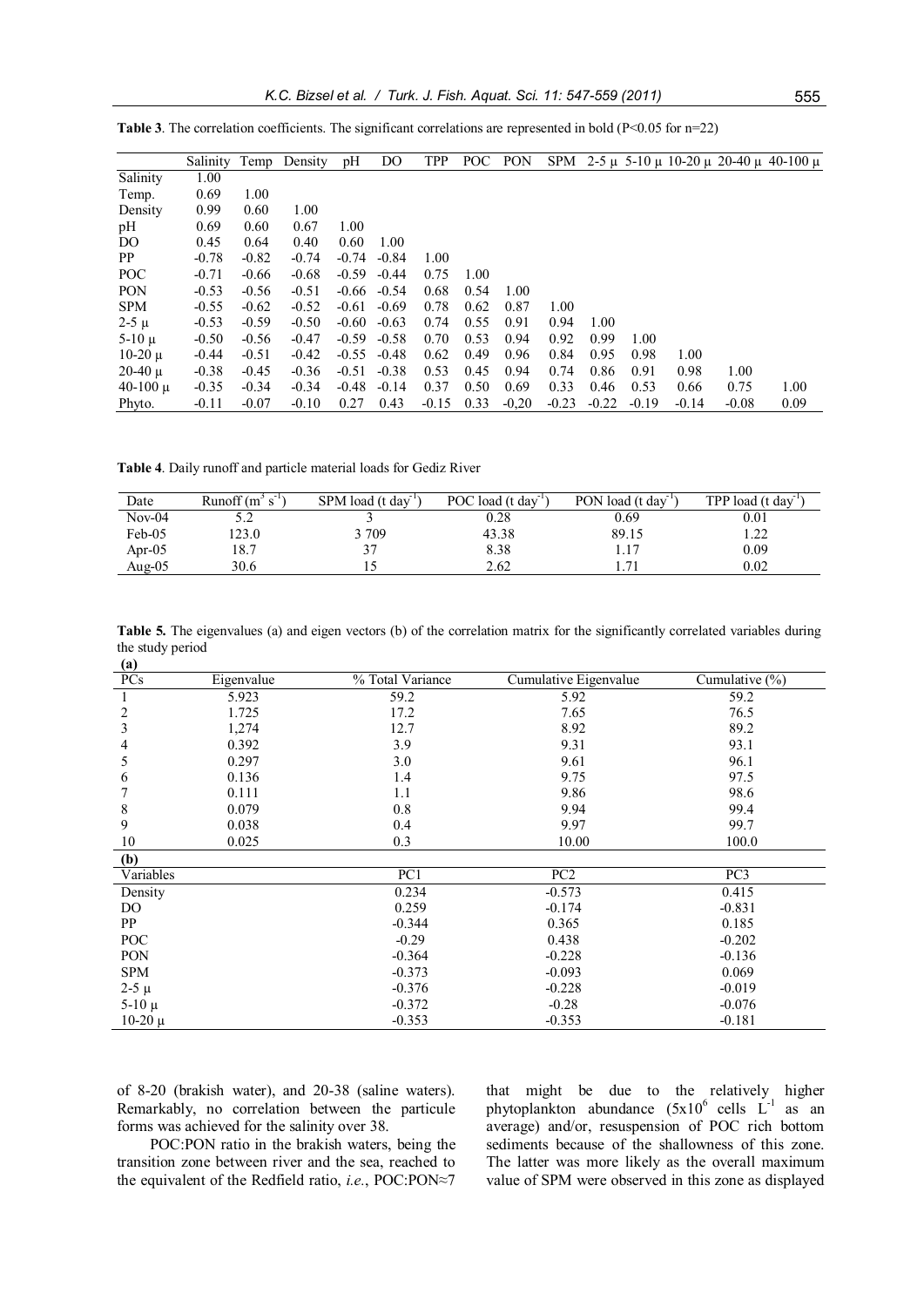| <b>Salinity Range</b> |                              | $R^2$ | n              | POC:PON:TPP |
|-----------------------|------------------------------|-------|----------------|-------------|
|                       | $POC=0.3 \times PON + 179$   | 0.46  | 6              |             |
| $0-8$ psu             | $PON=150 \times TPP - 222$   | 0.50  | 7              | 70:150:1    |
|                       | $POC=70 \times TPP + 9$      | 0.69  | $\overline{7}$ |             |
|                       | $POC=8 \times PON - 6$       | 0.99  | 10             |             |
| $8-20$ psu            | $PON=24 \times TPP + 0.1$    | 0.86  | 10             | 170:24:1    |
|                       | $POC=170 \times TPP + 1$     | 0.79  | 12             |             |
|                       | $POC=PON+43$                 | 0.74  | 10             |             |
| $20-38$ psu           | $PON=110 \times TPP - 18$    | 0.90  | 10             | 78:110:1    |
|                       | $POC=78 \times TPP + 21$     | 0.89  | 11             |             |
|                       | $POC=0.3 \times PON+12$      | 0.53  | 7              |             |
| $>38$ psu             | $PON=1302\times TPP - 37$    | 0.43  | 6              | 586:1302:1  |
|                       | POC=586 $\times$ TPP - 7.5   | 0.53  | 6              |             |
| Season                |                              | $R^2$ | $\mathbf n$    | POC:PON:TPP |
|                       | $POC = 172 \times TPP - 1.4$ | 0.96  | 7              |             |
|                       | $PON = 115 \times TPP - 19$  | 0.81  | 8              | 172:115:1   |
| Autumn                | $POC = 7 \times PON - 2$     | 0.98  | 7              |             |
|                       | $POC = 76 \times TPP + 8$    | 0.77  | 9              |             |
|                       | $PON = 99 \times TPP - 40$   | 0.51  | 8              | 76:99:1     |
| Winter                | $POC = PON + 121$            | 0.51  | 9              |             |
|                       | $POC = 211 \times TPP - 29$  | 0.82  | 9              |             |
|                       | $PON = 25 \times TPP - 0.4$  | 0.78  | 8              | 211:25:1    |
| Spring                | $POC = 9 \times PON - 35$    | 0.96  | 8              |             |
|                       | $POC = 93 \times TPP + 19$   | 0.49  | 13             |             |
|                       | $PON = 13 \times TPP + 2$    | 0.84  | 5              | 93:13:1     |
| Summer                | $POC = 7 \times PON - 9$     | 0.91  | 6              |             |

**Table 6.** Spatial and temporal POC:PON:TPP and POC:Chl-a ratios. Bold  $R^2$  values refer to the significant relationships

in Figure 5. In the salinity range of 20-38 (saline water), there were also significant correlations, similar to those in brakish water among the particulate forms. However, the POC:PON ratio was very low, *i.e.* <1, within this range. In February 2005, the similar low ratios, *i.e.*  $\sim$ 1, were also obtained in a monitoring survey simultaneously carried out in the outer section of Izmir Bay, as was in the study area for the salinity >38. Apparently, such a low ratio was due to the PON values remained almost constant and did not decrease equivalently to those of POC values. For all that, the POC:PON ratios for Gediz River were found to be within the range of 7 to 9 similar to that found in most world rivers (8.1–12.9) (Ittekkott and Zhang, 1989).

When temporal variations considered, the low POC:PON ratios (≤1) were observed in the extremely high and low runoff periods, *i.e.* February 2005 and November 2004, due to the radical alterations in the composition of the transported particles. The ratios were respectively 8 and 7 in spring and summer months when the runoff was around its annual average level (Table 6). The lower POC values in comparison to PON in February 2005 and November 2004 attributed to the restricted efficiency in the biodegradation process of fresh PON rich material supply. The Gediz Basin is an agricultural zone and there are also several industrial sites whose treatment plants discharges their effluents to the River. These conditions created a rich terrestrial source of PON but restricted the bacterial activity (See and Bronk, 2005). The total amount of commercial fertilizers used in the basin was  $30,281$  t year<sup>-1</sup> (Anonymous, 2004). For pure nitrogenous fertilizers, the amount in 2004 was 7929 t year<sup>-1</sup>. It has been also reported that the  $65\%$  of the total fertilizers used in the basin has been nitrogen-based products (Anonymous, 2007). The structure and chemical composition of humic compounds change significantly during formation, and they are likely be more N-rich than previously thought, in the environment as described in See and Bronk (2005). In this study the humic substances have not been measured. Another explanation could be based on montmorillonites which are quite abundant in the Basin's sediment (Aksu and Piper, 1983). Montmorillonites are known to sorb certain basic aminoacids like arginine, histidine, ornithine and lysine with POC:PON ratios<3 (Muller, 1977) so that they may be the cause of low POC:PON ratio during flooding period. The low C:N ratios might be also caused from ammonia and urea which were likely to be found in high concentrations due to the presence of towns which were dumping sewage into river (Balakrishna and Probst, 2005). As a matter of fact, the ammonia concentration was  $3360 \text{ µg } L^{-1}$  during the low POC:PON<1 ratio in the mouth of Gediz River.

As the temperature gradually raised and the precipitation continued in the spring period, *i.e.* April 2005, the planktonic activities accelerated and their contribution to POC values increased. Consequently, the POC:PON ratio recovered to a level a bit higher than Redfield ratio, *i.e.*, POC:PON=8, (Table 6). Some activities such as fisheries, mussel collection by dredging, nomadic behaviours of the migratory birds that begin in this period and continue throughout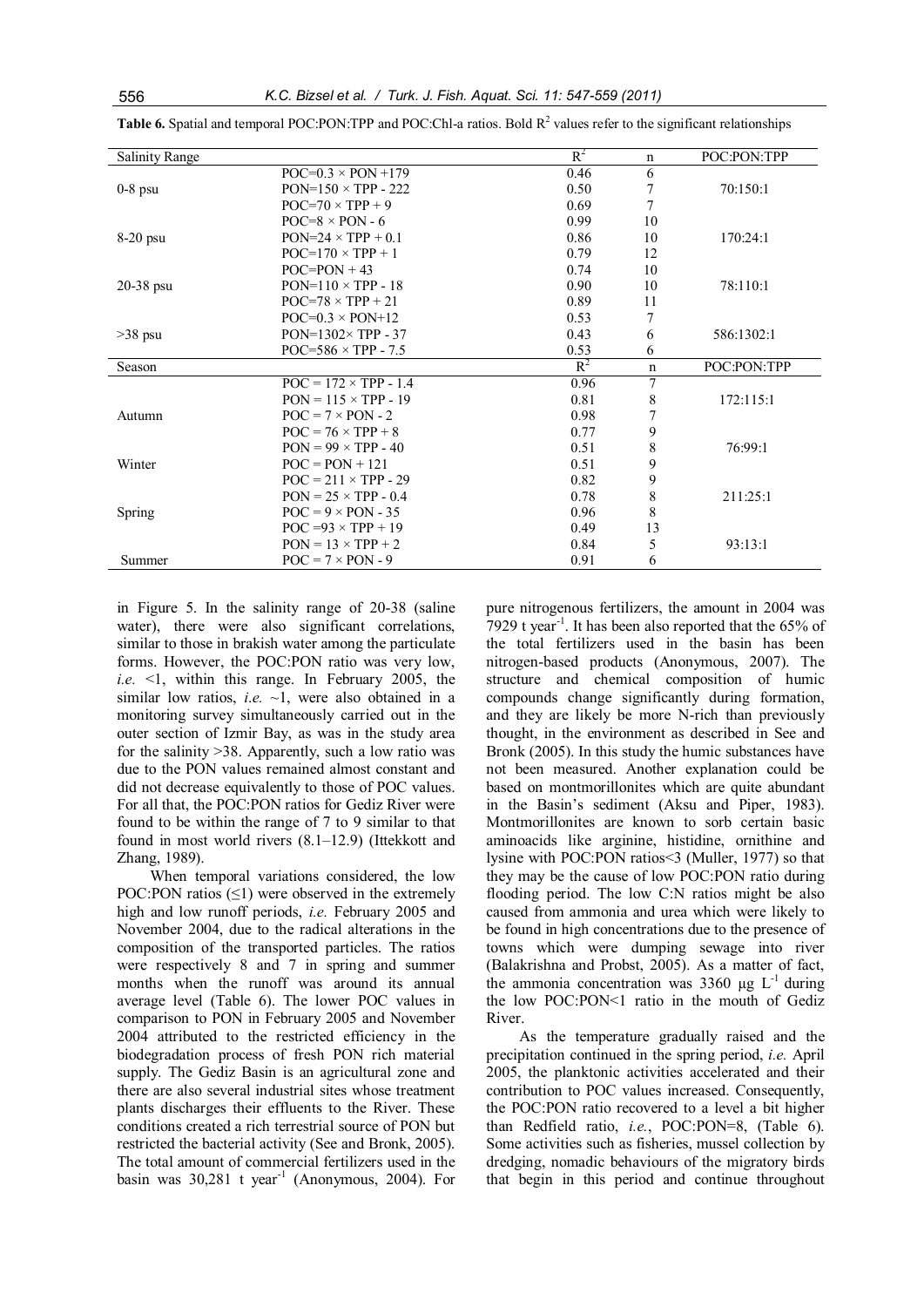summer, also accelarated the carbon dynamics in the sea bottom with the synergistic impact of physical driving forces such as the shallowness in the estuarine zone and the prevailing stronger winds during this period.

While most of the POC present in the estuary appeared to be composed of allochthonous organic carbon flushed out of the floodplains of the Gediz River in winter, much of the POC was composed of autochtonous organic carbon in spring. This was also supported by POC:PON ratio  $(\sim)$  which indicated high phytoplankton production (16.10 $^6$  cells L<sup>-1</sup>).

In general, the overall particle size distribution patterns were determined by the particles smaller than 40 μm (Figure 6), since the larger particles could not be carried far from the river mouth where they were accumulated instead. The only remarkable transversal pattern were observed in August 2005 when almost all particles with size between 2-5 µm were seaborne, which recalled the study of Muller (1977) stating that the C:N ratios primarily determined by the effect of inorganic ammonium and organic nitrogen compounds sorbed by clays.

In Figure 7, the variations in the percentages of the POC and the PON in the SPM throughout the salinity gradient were shown. The percentage of the POC and PON could reach to a maximum level around 20% where the average was 6.7% for POC and 3.4% for PON, except for station 11X in August 2005. The average proportions of the POC and PON in the SPM values less than 23 mg  $L^{-1}$  were

respectively 7.9% and 3.8%, except for August 2005 in station 11X. There was significant correlation between river runoff and the SPM (Table 1). Moreover, the significant increases in the percentage of POC and PON were observed at the SPM concentrations lower than 25 mg  $L^{-1}$  (Figure 7). A similar relationship has been demonstrated in a small river at the same concentration of SPM (20-30 mg L-<sup>1</sup>) (Blanchi *et al.*, 1997) and some large river systems with higher concentrations of SPM  $(\leq 50 \text{ mg} \cdot \text{L}^{-1})$ (Meybeck 1982; Milliman *et al*., 1984; Trefry *et al*., 1994). Such a general pattern can be attributed to a dilution effect of sediment load. These percentage values can elucidate the source of organic carbon. In the present study, the plots in Figure 7 delineated the impacts of both phytoplankton with the samples having lower SPM and higher POC% and allochthonous (=terragenic) organic matter with the samples higher SPM and lower POC%. The curve tended to flatten out at about 1% levels of POC and PON, and the corresponding SPM (65 mg·L<sup>-1</sup> for POC, 130 mg  $L^{-1}$  for PON) indicated the limit of the allochthonous organic matter.

Most of the DOC derived from freshwater is composed of humic and fulvic acids (Frimmel and Christman, 1988; Wetzel, 1992) The DOC:POC ratio in the surface water of the study area ranged between 1 and 6 with a mean of 3.5. This pattern is quite similar to those found in the Bang Nara River, Thailand which has a mean of 2.8 (Yoshioka *et al*., 2002). The lower DOC:POC ratio showed neither the



**Figure 7.** POC% and PON% in SPM at different SPM concentrations.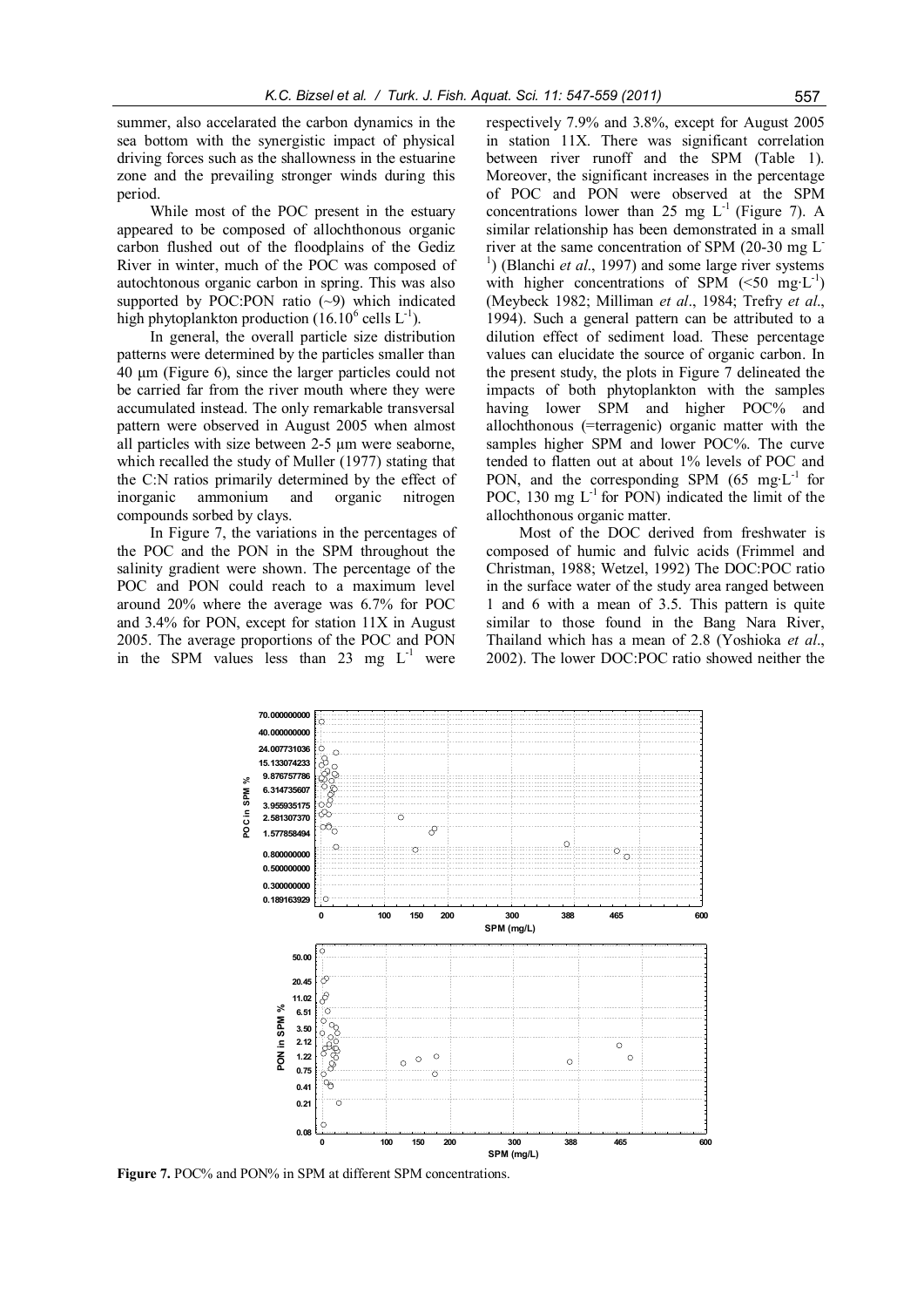study region was heterotrophic nor the residence time of particulate matters was short. In the study area, the DOC and POC were flushed through the Gediz River plain and were dispersed into the plume and outer bay as the DOC:POC ratio increased upto 6. The characterization of terrestrial organic carbon transport therefore is essential to elucidate the land–sea linkage.

PCA indicated that PC1 and PC2 were respectively corresponded to 59% and 17% of the total variance to which all parameters were contributed almost evenly. In addition, the 13% of the variance was explained within PC3 related to DO. Consequently, PCA demonstrated that the 90% of total variance could be explained within three components, and the density, among all other parameters, played the most prominent role in their variations (Table 5). As shown in Figure 8, there were not any significant differences among the stations regardless their position in a given salinity gradient as the River's runoff was around  $30-50$  m<sup>3</sup> $\sec^{-1}$ . However, there were substantial differences among stations from the high run off levels, *e.g.*  $100 \text{ m}^3 \text{·sec}^3$ or more.

As a conclusion, the river mouth usually seems to be acting as a *trap* rather than a *source* for the particles carried by the river with exceptions occurring during extreme levels of flux when acting as hot spots. In order to understand these dynamics more satisfactorily, it is essential to carry out a monitoring survey with finer spatio-temporal resolution. Within the frame of the data collected during the present study, the remarkably high alterations occurred in a distance of 5-6 km the study area where the water of Gediz River mixed with the Izmir Bay's water, did not indicate any potential threat for the outer Bay as was thought so in the previous studies.

# **Acknowledgement**

Authors are grateful to the Research Group of Environment, Atmospheric, Earth and Marine Sciences (CAYDAG) of Turkish Science and

Technology [Council \(TUBITAK\)](http://www.tuik.gov.tr/VeriBilgi.do) which provided funds, and, to the administration of the Institute of Marine Sciences and Technology (DEU-IMST) which provided supports by all means for this research (CAYDAG-104Y037). The authors would also like to express their appreciations to General Directorate of State Water Works (DSI), General Directorate of Electrical Power Resources Survey and Development (EIEI) and General Directorate of State Meterological Works (DMI) for providing the relevant data on the Gediz River's regime. The last but not the least, thanks also go to the crew and scientific personnel working on R/V K. Piri Reis who helped us under every circumstances during the sampling operations.

#### **References**

- Aksu, A.E. and Piper, D.J.W. 1983. Progradation of the Late Quaternary Gediz Delta, Turkey. Marine Geology, 54: 1-25. doi:10.1016/0025-3227(83)90006-3
- Aksu, A.E., Yasar, D. and Uslu, O. 1998. Assessment of marine pollution in İzmir Bay: Heavy metal and organic compound concentrations in surficial sediments. Tr. J. of Engineering and Environmental Science, 22: 387-415.
- Anonymous 2004. Report on Provincial Enviroment Status. İzmir Valiliği İl Çevre ve Orman Müdürlüğü, Izmir, Turkey, 379 pp.
- Anonymous 2007. Türkiye İstatistik Kurumu 2007. <http://www.tuik.gov.tr/VeriBilgi.do>c
- Balakrishna, K. and Probst, J.L. 2005. Organic carbon transport and C/N ratio variations in a large tropical river: Godavari as a case study, India. Biogeochemistry, 73: 457–473.
- Balık, S. and Ustaoğlu, R. 1991. Effects of pollution of fish populations in Nif stream. In: M.A. Öztürk, Ü. Erdem and G. Görk (Eds.), Urban Ecology, E.U. Press, Izmir: 153-166.
- Batki, H. 2002. Gediz Nehri'nin Kimyasal Parametrelerinin Degerlendirilmesi. PhD thesis, Izmir: Ege University, Department of Aquaculture.
- Bayar, M. and Oğuz, F. 1990. Gediz havzasında akarsu kirliliğinin incelenmesi. BSc. Graduation thesis, Izmir: Dokuz Eylül University, Department of Environmental Engineering.



**Figure 8.** Plots of samples taken during the survey against values for first two principal components: PC1 and PC2 for ecological variables.